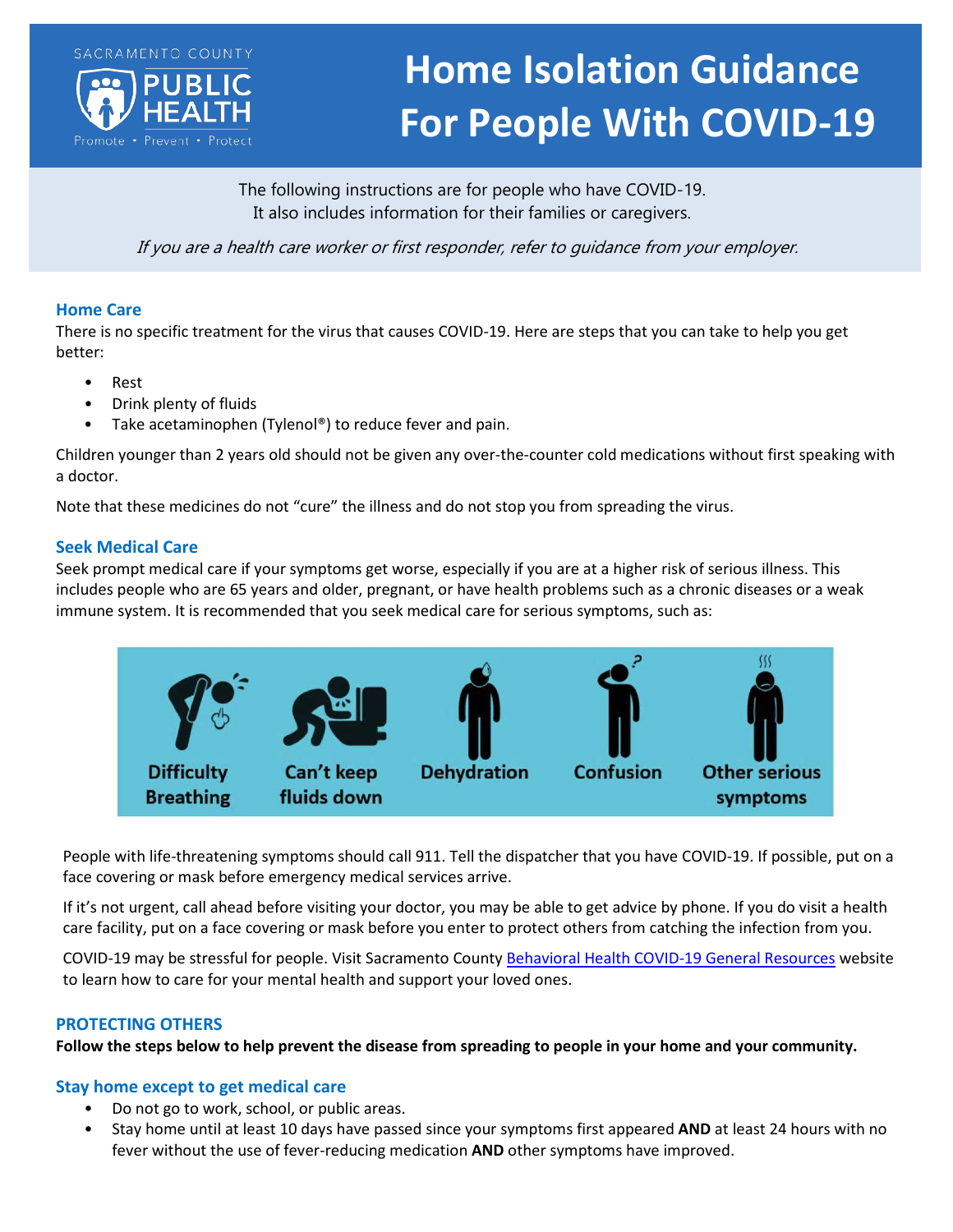- If you must leave home to get medical care, do not use public transportation. Use a personal vehicle if possible. If you cannot drive yourself, keep as much distance as possible between you and the driver, leave the windows down and wear a face covering or mask, if possible.
- Arrange for food and other necessities to be left at your door if you do not have anyone at home to help you. If you need to meet someone at your door, wear a face covering or mask.

# **Separate yourself from other people in your home**

- Stay in a specific room and away from other people in your home as much as possible. It is particularly important to stay away from people who are at higher risk of serious illness. Consider alternate living arrangements for them if at all possible.
- Use a separate bathroom. If this is not possible, clean the bathroom after use (see below).
- Stay at least 6 feet away from others.
- Open windows or use a fan or an air conditioner in shared spaces in the home, if possible, to ensure good airflow.
- Do not allow visitors and limit the number of people in your home.
- Do not handle pets or other animals while you are sick.
- Do not prepare or serve food to others.
- Use a face covering or mask if you are in the presence of other people or need to take care of your children.

## **Wear a face covering or mask when you are around others**

- You should wear a face covering or mask when you are around other people (e.g., shared room or vehicle) or pets and before you enter a hospital or doctor's office.
- If you are not able to wear a face covering or mask (for example, because it causes trouble breathing), then people who live with you should not be in the same room with you. If they must enter your room, they should wear a disposable facemask. After leaving your room, they should immediately clean their hands, remove and dispose of their facemask, and clean their hands again.
- Infants and children under 2 should not wear face coverings or masks. Those between the ages of 2 and 8 should use them but under adult supervision to ensure the child can breathe safely and avoid choking or suffocation.

### **Cover your coughs and sneezes**

Cover your mouth and nose with a tissue when you cough or sneeze. Throw used tissues in a lined trash can. Immediately wash your hands.

### **Avoid sharing personal household items**

Do not share dishes, drinking glasses, cups, eating utensils, towels, or bedding with other people or pets in your home. Wash them thoroughly with soap and water after use.

### **Clean your hands often**

Wash your hands often and thoroughly, especially after blowing your nose, coughing, or sneezing; going to the bathroom; and before eating or preparing food. Use soap and water for at least 20 seconds. If soap and water are not available, clean your hands with a hand sanitizer that contains at least 60% alcohol, covering all surfaces of your hands and rubbing them together until they feel dry. Use soap and water if your hands are visibly dirty.

### **Clean and disinfect all "high-touch" surfaces every day**

High touch surfaces include counters, tabletops, doorknobs, bathroom fixtures, toilets, phones, keyboards, tablets, and bedside tables. Also, clean and disinfect any surfaces that may have body fluids on them. Use household cleaning and disinfectant sprays or wipes, according to the product label instructions. See instructions on [Cleaning Your Home.](https://www.cdc.gov/coronavirus/2019-ncov/prevent-getting-sick/disinfecting-your-home.html)